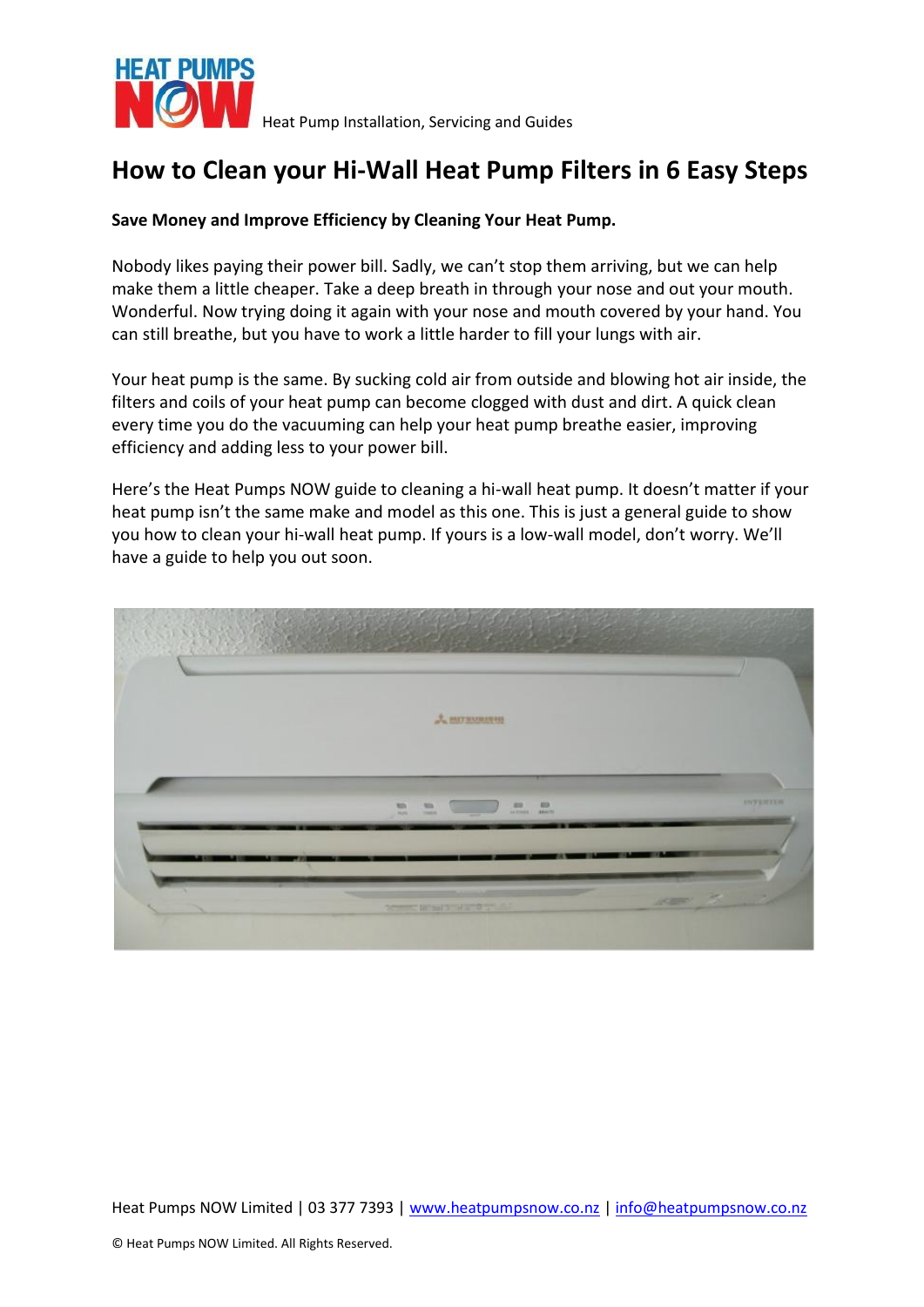

#### **Step 1) Remove the cover.**

Always make sure your heat pump is off first! To remove the front cover you might need a chair or step ladder. Lift the cover up at the front before gently pulling it towards you. The hinges on the sides should slide out with a gentle tug.



*With the front of the heat pump cover lifted high, you can see the hinges. With a gentle pull the cover should slide out towards you.*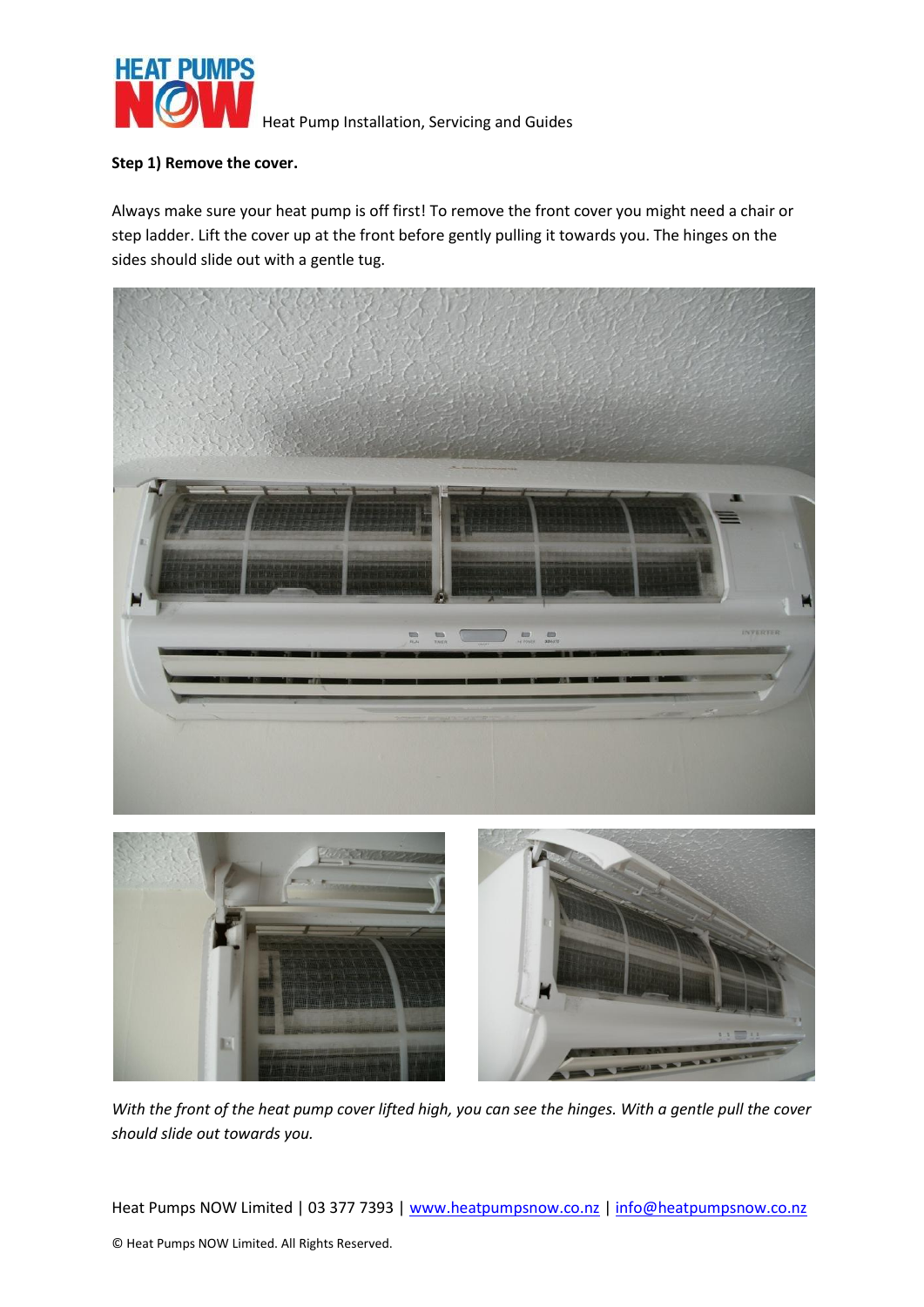

### **Step 2) Remove the filters.**

The air filters help clean the outside air, removing pollutants before clean, warm and dry air is pumped into your home. This is where dust, dirt, and pollen can build up. There should be a little tab on the front, allowing you to lift the filters up, and then out of the heat pump towards you.

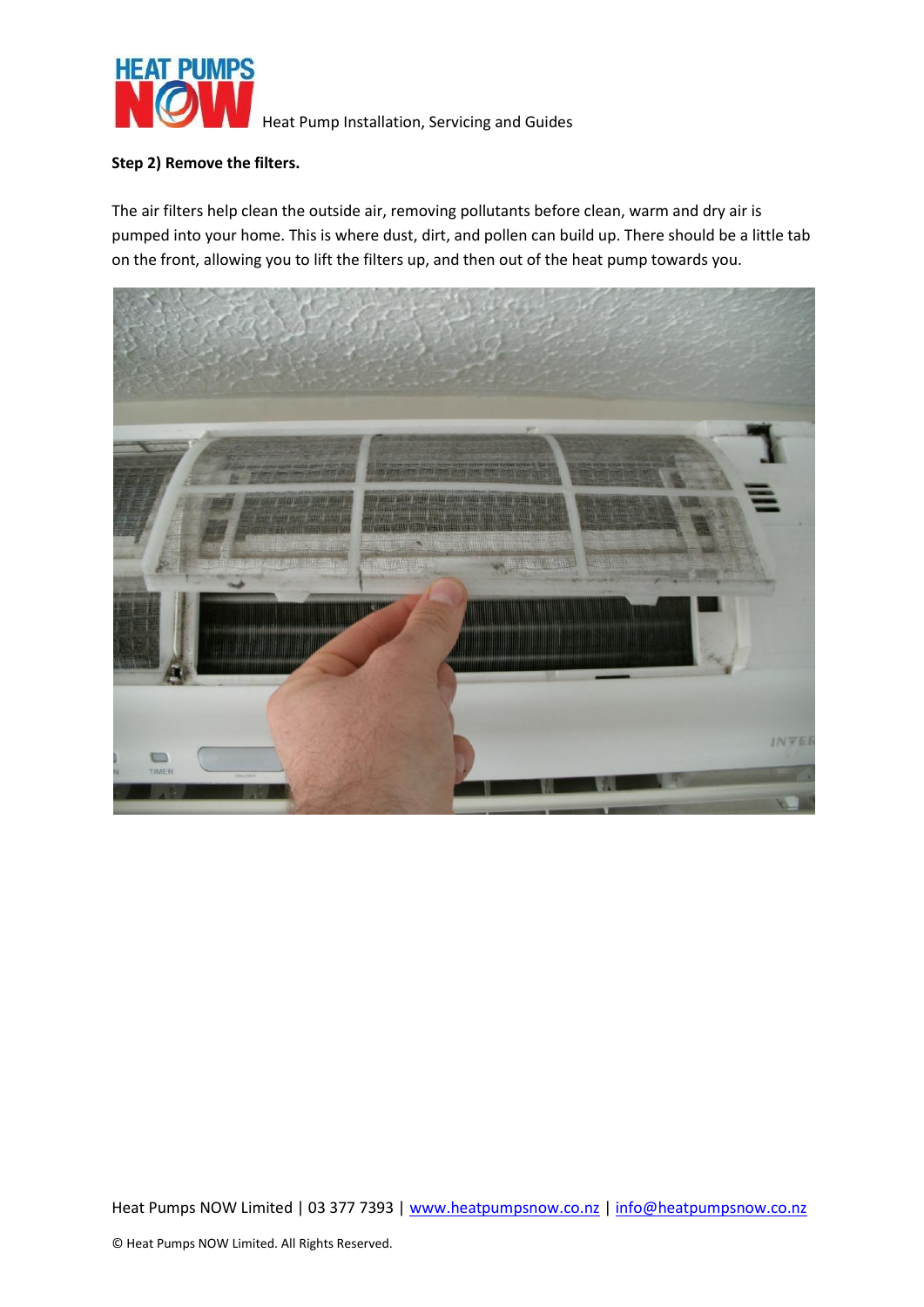

## **Step 3) Clean the filters.**

Lightly vacuum the filters on both sides. Your vacuum cleaner might have a special fitting for cleaning fabric. Removing the dust and dirt from your heat pumps air filters means your heat pump requires less energy to blow clean, dry, warm air into your home, helping to keep your power bill low.

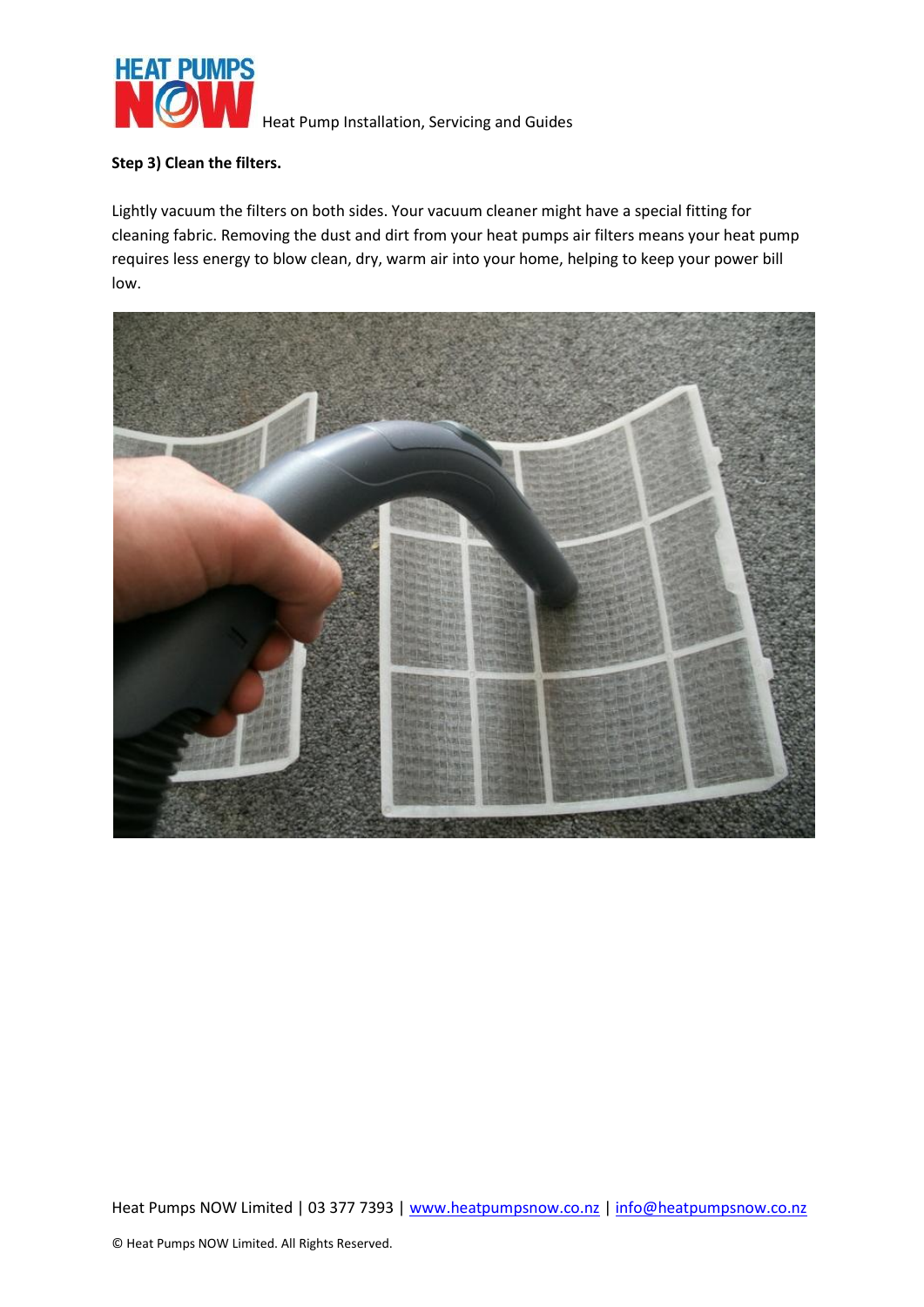

#### **Step 4) Clean the coil.**

Being safe and using a step ladder or chair, lightly vacuum the coil inside your heat pump. This helps remove any dust stuck inside the heat pump. A brush fitting for fabric could also work well here, gently moving up and down with the grain of the heat pump's coil. It's important to be gentle, because you don't want to damage the inner mechanics of the heat pump by applying too much pressure or going against the grain. With your heat pump's front cover and air filters out, you might also want to use a damp cloth to wipe down the fins on the bottom of the heat pump that direct air flow, or some of the other inside plastic surfaces.

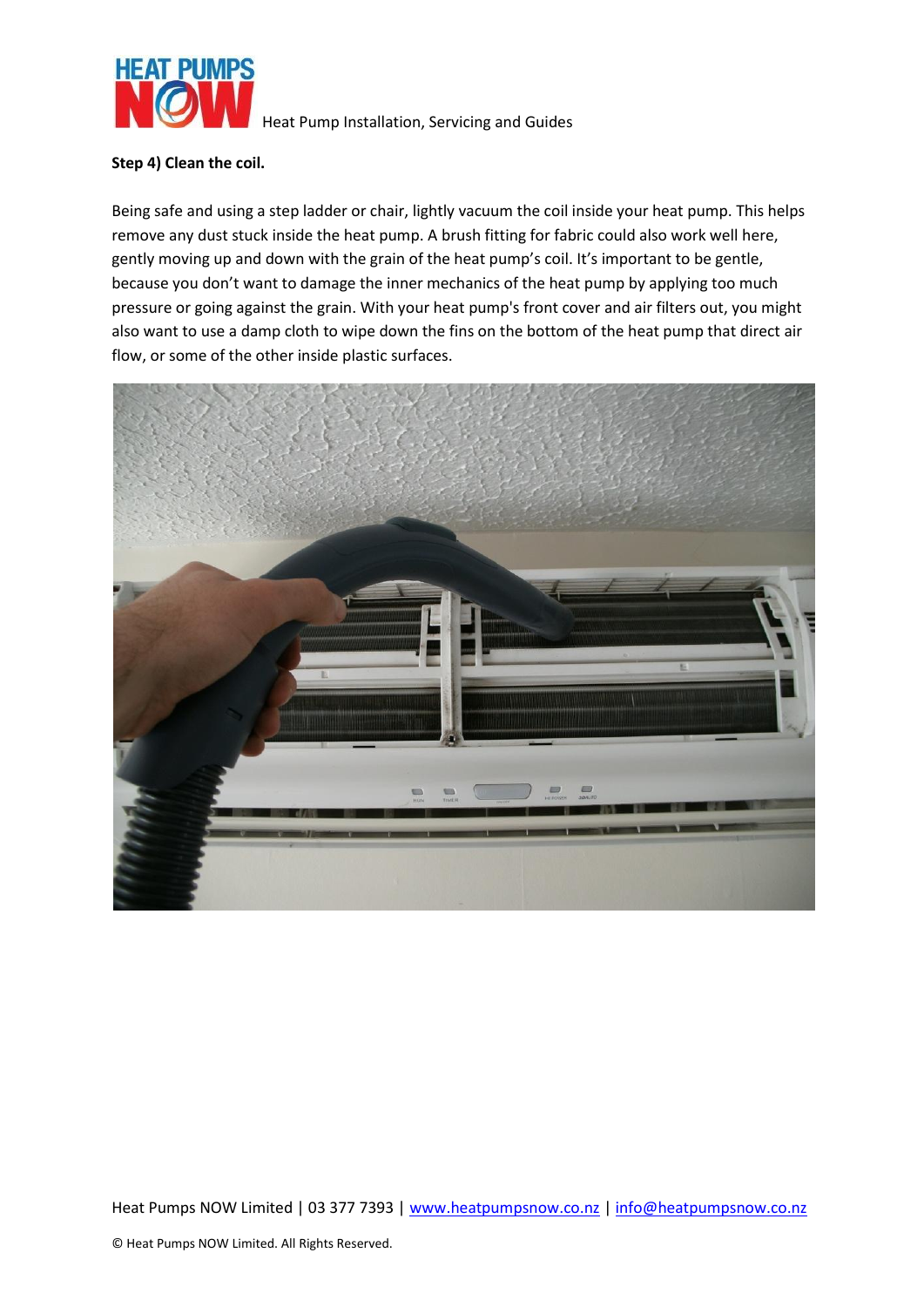

### **Step 5) Replace the filters.**

Holding your air filters by the tab at the bottom, slide them up along their slots in the side of the heat pump, and push the front tab back into place. Notice the grooves underneath the tab that let you know when the air filters are in their correct position.